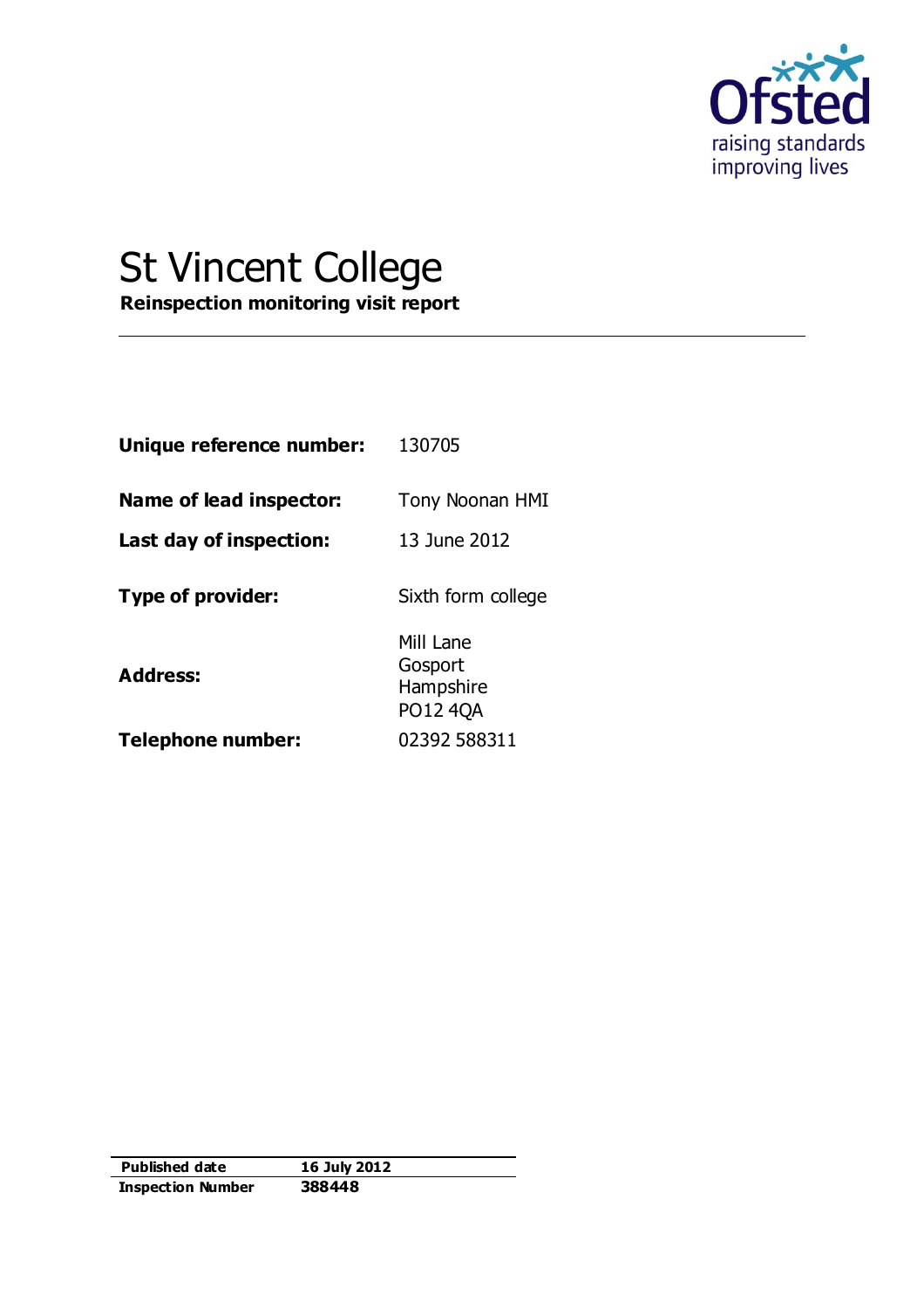# **REINSPECTION MONITORING VISIT: MAIN FINDINGS**

## **Context and focus of visit**

St Vincent College is a small sixth form college in Gosport, Hampshire. In 2010/11, there were 1,059 full-time students, 648 part-time students and 1,196 students on adult and community programmes. The college provides courses in a range of ASand A-level subjects and vocational programmes and there is a significant cohort of students with learning difficulties and/or disabilities. Most students who declare their heritage identify themselves as White British.

The previous inspection, in November 2011, judged the college's overall effectiveness to be satisfactory. Outcomes for students, the quality of provision, leadership and management and the capacity to improve were also satisfactory. Provision in the visual and performing arts was satisfactory, but provision in science and mathematics was inadequate.

# **Themes**

## **Self-assessment and improvement planning**

## **How much progress has St Vincent College made in developing quality improvement procedures and the selfassessment process since the last inspection?**

**Reasonable progress** 

Senior managers have a self-critical approach to self-assessment and the process is inclusive of all staff. Managers have continued to revise and strengthen the college's approach to quality assurance. The views of students are now collected more systematically across the college and they feed into the quality assurance processes well, leading to changes and improvements where appropriate. Comprehensive quality reviews of subject areas are carried out by the college's quality review team and by external colleagues from local colleges working alongside college staff. These reviews lead to detailed reports, but specific actions to remedy identified weaknesses following external reviews are not always put in place in a timely manner. Action plans for courses that are underperforming include appropriate measures to drive forward improvements, such as earlier and more stringent assessment for students. However, it is too early to measure the impact of these quality improvement actions on raising students' outcomes and the quality of provision.

## **Outcomes for learners**

#### **How much progress has St Vincent College made in improving students' outcomes since the previous inspection? Reasonable progress**

Outcomes for students were judged to be satisfactory at the last inspection. Managers have set up new procedures for predicting the achievement of students, based on the students' current levels of performance and their standard of work. These predictions indicate an overall increase in achievement rates for 2011/12, particularly in subject areas that underperformed last year, such as AS levels and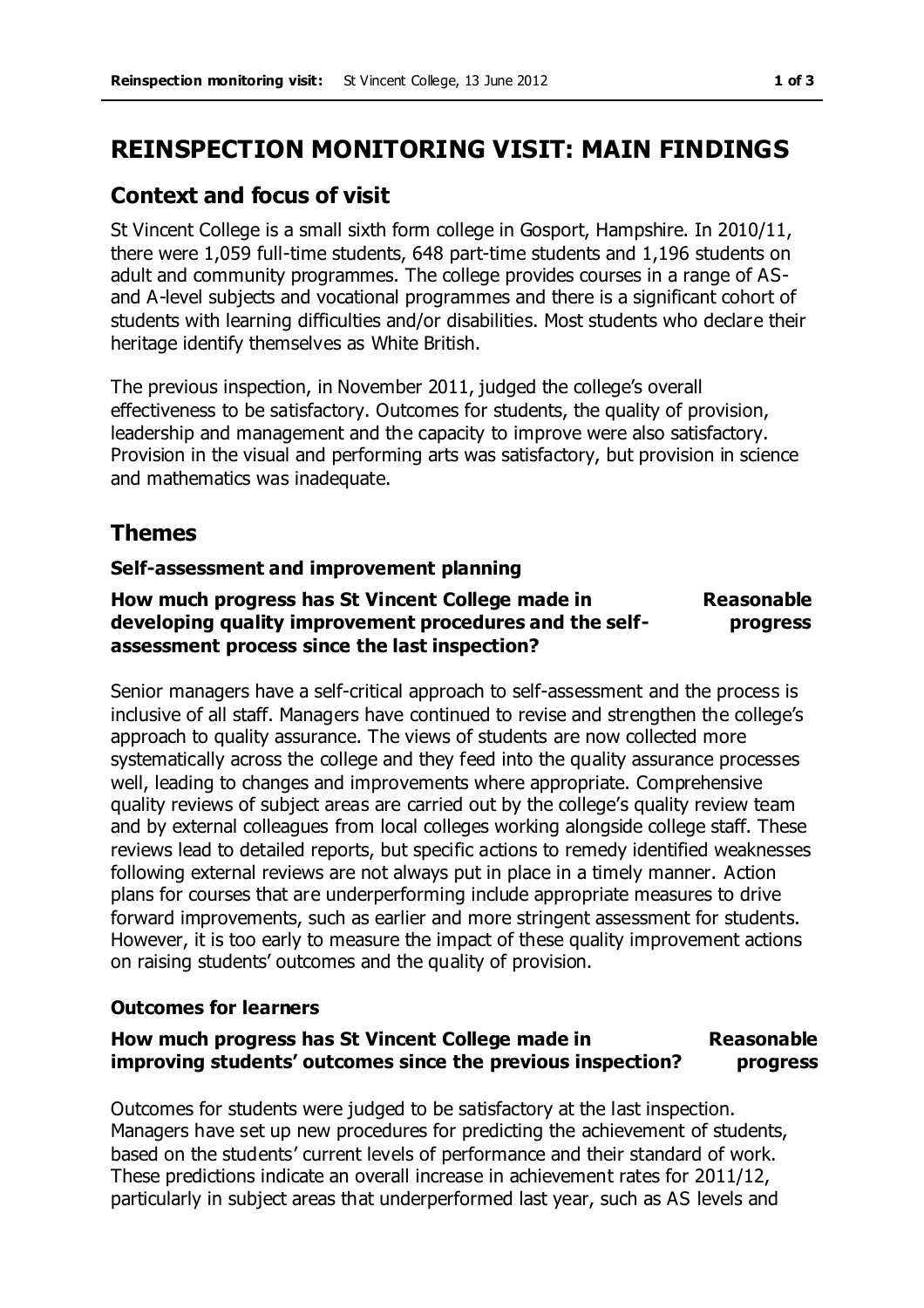intermediate level vocational programmes. College data suggest that the current inyear retention rates of students are higher at all levels than they were last year, with a particular improvement for students aged 16 to 18 on intermediate level courses. Students' attendance rates during the current academic year have remained much the same as last year at around 85%, but a lack of punctuality is having an adverse impact on teaching and learning in some subject areas.

## **Quality of provision**

#### **How much progress has St Vincent College made to increase the effective use of the college's virtual learning environment to motivate and enthuse all students? Reasonable progress**

The previous inspection identified that use of the college's virtual learning environment (VLE) was underdeveloped. Progress has been made to extend the use of the VLE in a number of subjects and staff have worked well with colleagues from the local partnerships of colleges to develop systems that encourage students to use the VLE. For example, science and mathematics teachers have participated in an effective project to cascade its use throughout the department and the rest of the college.

A comprehensive staff development programme on the use of the VLE has begun and will continue throughout the academic year. Student feedback on the effectiveness of the VLE is more positive for a number of subject areas than in the past. The availability of information and learning technology (ILT) resources in the college has increased. However, use of the VLE is not yet covered during the induction programme for students or encouraged sufficiently in all subject areas.

#### **How much progress have students made in meeting the challenging targets and the high expectations set by their teachers? Reasonable progress**

The previous inspection judged that the college provides satisfactory pastoral care and academic support for students, but highlighted that a significant number of students do not have clear targets to help them to improve their work and ensure they make good progress. Staff have now introduced simplified target grades for intermediate and advanced level students based on their GCSE scores. After consultation between teachers and students, aspirational target grades are also agreed. Less focus is given to the recording of short- and mid-term targets. Students have informal short-term targets in the form of written feedback on their work and teachers monitor students' progress against these targets, although they are not always recorded anywhere except on the students' work. Other groups of students, particularly adults including those in higher education, students with moderate and severe learning difficulties and/or disabilities, and students not previously engaged in education, employment or training, have a strong and well-established system of rigorous target-setting and monitoring.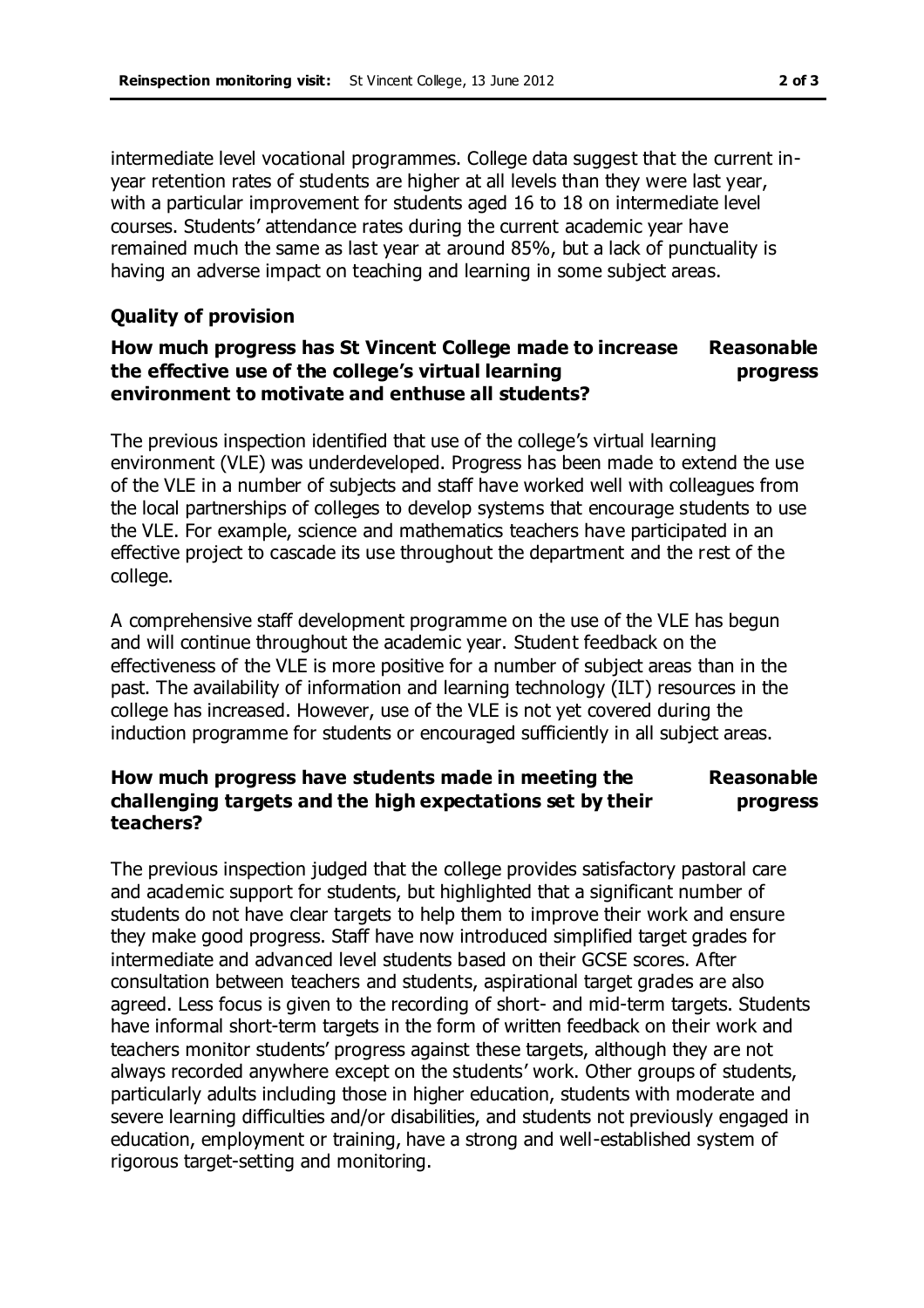Teachers encourage and support students well when making university applications. Students particularly value the detailed information and guidance they receive about university choices.

#### **Leadership and management**

#### **How much progress have managers made in setting and meeting ambitious performance targets for their courses? Reasonable progress**

Targets for students' outcomes are now established for all courses across the college. These have been simplified, with an overall minimum success rate target of 80% for all courses, except for A-level subjects where it is 95%. Since the previous inspection, detailed discussions between managers and staff now also lead to predicted success rates for each course, but it is too soon to see whether these predictions are accurate.

To provide more accountability among teachers for the results of the students they teach, the sharing of teaching groups by teachers is discouraged wherever possible. Managers monitor the quality of teaching and learning more regularly through frequent unannounced 'drop-ins' to lessons, which gives them more opportunity to discuss details of individual students' progress. A new format for a more focussed professional review of teaching staff has now been developed and is being implemented from June 2012.

#### **How much progress has St Vincent College made in improving the quality of provision in science and mathematics?**

#### **Reasonable progress**

Science and mathematics provision was judged to be inadequate at the last inspection. Staff have tackled the areas for improvement recommended in the report systematically. A detailed action plan is monitored regularly. Science and mathematics staff have engaged in a broad range of training activities and participated in events with staff from other local colleges to share good practice. More equipment for ILT has been purchased and further learning resources are uploaded to the college's VLE that enliven teaching and learning.

Changes in staffing and reorganisation of the curriculum have resulted in positive feedback from students and improved predicted success rates overall. Results for AS examinations taken in January 2012 in mathematics show an improvement compared to the previous year, but this was not the case for students taking biology and chemistry examinations.